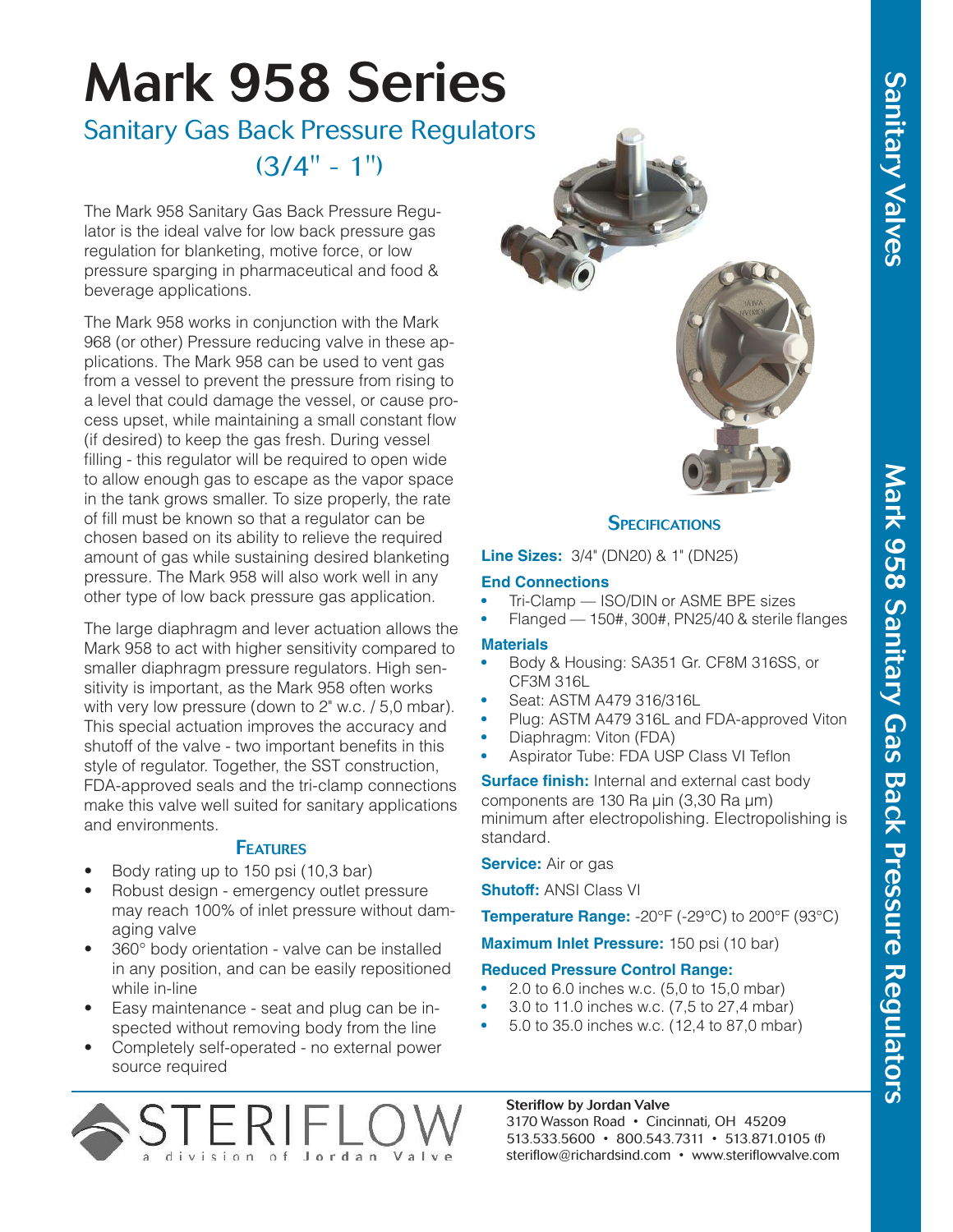

### **DIMENSIONS**

| <b>Valve</b> |      | <b>Dimensions, Inches</b> |                       |      |  |  |
|--------------|------|---------------------------|-----------------------|------|--|--|
| <b>Size</b>  | А    | R                         | С                     |      |  |  |
| 3/4"         | 5.88 | 11.31                     | 5.75                  | 9.00 |  |  |
| 1"           | 5.88 | 11.31                     | 5.75                  | 9.00 |  |  |
| Valve        |      |                           | <b>Dimensions, Mm</b> |      |  |  |

| vaive            |       |       | _     |       |
|------------------|-------|-------|-------|-------|
| <b>Size</b>      | А     | в     |       | D     |
| DN <sub>20</sub> | 149,4 | 287,3 | 146,1 | 228,6 |
| <b>DN25</b>      | 149,4 | 287,3 | 146,1 | 228,6 |

| <b>Spring Range</b> | <b>Set Point</b>       | Minimum Pressure Build | Outlet Vacuum psig (bar) | Flow of Nitrogen scfh<br>$(nm^3/h)$ |
|---------------------|------------------------|------------------------|--------------------------|-------------------------------------|
|                     |                        |                        | 0(0)                     | 368 (10)                            |
|                     | 3.0" WC<br>7,5 mbar    | 2.3" WC<br>5,7 mbar    | $-2.5(-0,2)$             | 1253 (35)                           |
| $2 - 6"$ WC         |                        |                        | $-5.0$ $(-0.3)$          | 1582 (45)                           |
| $5.0 - 15.0$ mbar   |                        |                        | 0(0)                     | 406 (12)                            |
|                     | 5.0" WC<br>$12.5$ mbar | 2.3" WC<br>5,7 mbar    | $-2.5(-0,2)$             | 1199 (34)                           |
|                     |                        |                        | $-5.0$ $(-0,3)$          | 1505 (43)                           |
|                     |                        |                        | 0(0)                     | 456 (13)                            |
|                     | 6" WC<br>$15,0$ mbar   | 2.9" WC<br>7,2 mbar    | $-2.5(-0,2)$             | 1233 (35)                           |
| $3 - 11"$ WC        |                        |                        | $-5.0$ $(-0,3)$          | 1540 (44)                           |
| 7,5 - 27,4 mbar     |                        |                        | 0(0)                     | 569 (16)                            |
|                     | 11" WC<br>27,4 mbar    | 2.9" WC<br>7,2 mbar    | $-2.5(-0,2)$             | 1272 (36)                           |
|                     |                        |                        | $-5.0$ ( $-0.3$ )        | 1569 (44)                           |
|                     |                        |                        | 0(0)                     | 708 (20)                            |
|                     | 18" WC<br>44,8 mbar    | 8.0" WC<br>$19.9$ mbar | $-2.5(-0,2)$             | 1245 (35)                           |
| 5 - 35" WC          |                        |                        | $-5.0$ $(-0.3)$          | 1493 (42)                           |
| 12,5 - 87,2 mbar    |                        |                        | 0(0)                     | 856 (24)                            |
|                     | 30" WC<br>74,7 mbar    | 8.0" WC<br>19,9 mbar   | $-2.5(-0,2)$             | 1324 (37)                           |
|                     |                        |                        | $-5.0$ $(-0,3)$          | 1552 (44)                           |

### FLOW CAPACITIES & SIZING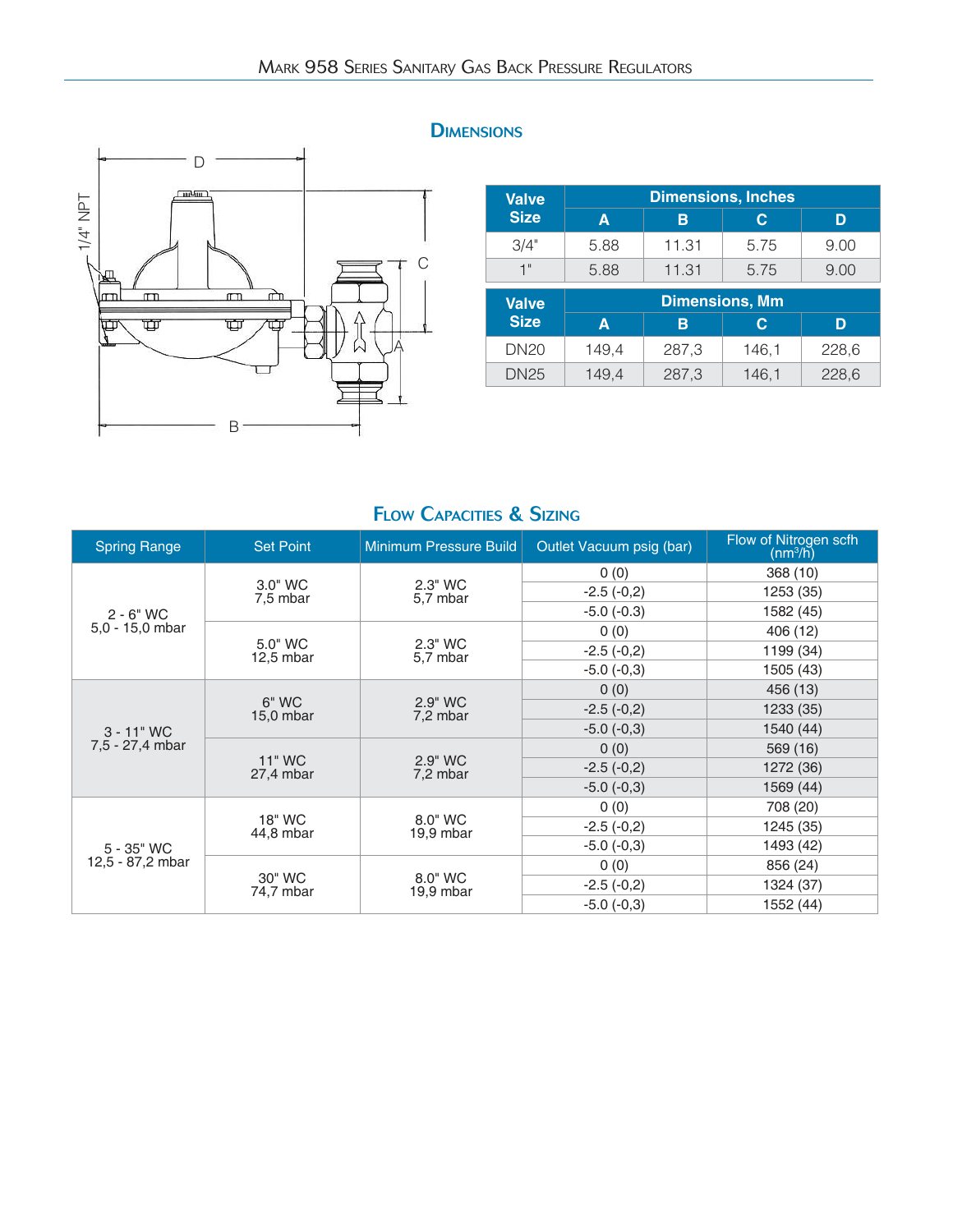### ORDERING SCHEMATIC (3/4" - 1")

| <b>Model</b> | --<br>7A. | . .<br>п<br><b>September 18 1999</b> | 82 | 84 | <b>RG</b> | &8/ |
|--------------|-----------|--------------------------------------|----|----|-----------|-----|
|              |           |                                      |    |    |           |     |

|     | <b>Model</b>                    |
|-----|---------------------------------|
| 958 | Mark 958 Sanitary Gas Regulator |

|     | <b>Size</b> |
|-----|-------------|
| 075 | 3/4" (DN20) |
| 100 | 1" (DN25)   |

|                | <b>Body Material</b>   |
|----------------|------------------------|
| S <sub>6</sub> | ASTM A351 Gr. CF8M 316 |
| 6I             | SA 351 Gr. CF3M, 316L  |

| 182'      | <b>Connections &amp; Body Finish</b>     |
|-----------|------------------------------------------|
| TC.       | Tri Clamp - Electropolished Finish       |
| DC.       | DIN - Tri Clamp - Electropolished Finish |
| <b>SC</b> | ISO - Tri-Clamp - Electropolished Finish |
| 77        | Non-Standard                             |

| 3&4            | Range                        |
|----------------|------------------------------|
| 01             | 2"-6" W.C. (5,0-15,0 mbar)   |
| $\Omega$       | 3"-11" W.C. (7,5-27,4 mbar)  |
| O <sub>3</sub> | 5"-35" W.C. (12,5-87,2 mbar) |
| 77             | Non-Standard                 |

| 5&6 | <b>Actuator Finish &amp; Diaphragm</b> |
|-----|----------------------------------------|
| SD  | Electropolished w/Viton (FDA)          |
|     | Non-Standard                           |

| 7&8       | <b>Accessory Features</b>  |
|-----------|----------------------------|
| nn        | <b>None</b>                |
| $\bigcap$ | Clean for Oil-free Service |
|           | Non-Standard               |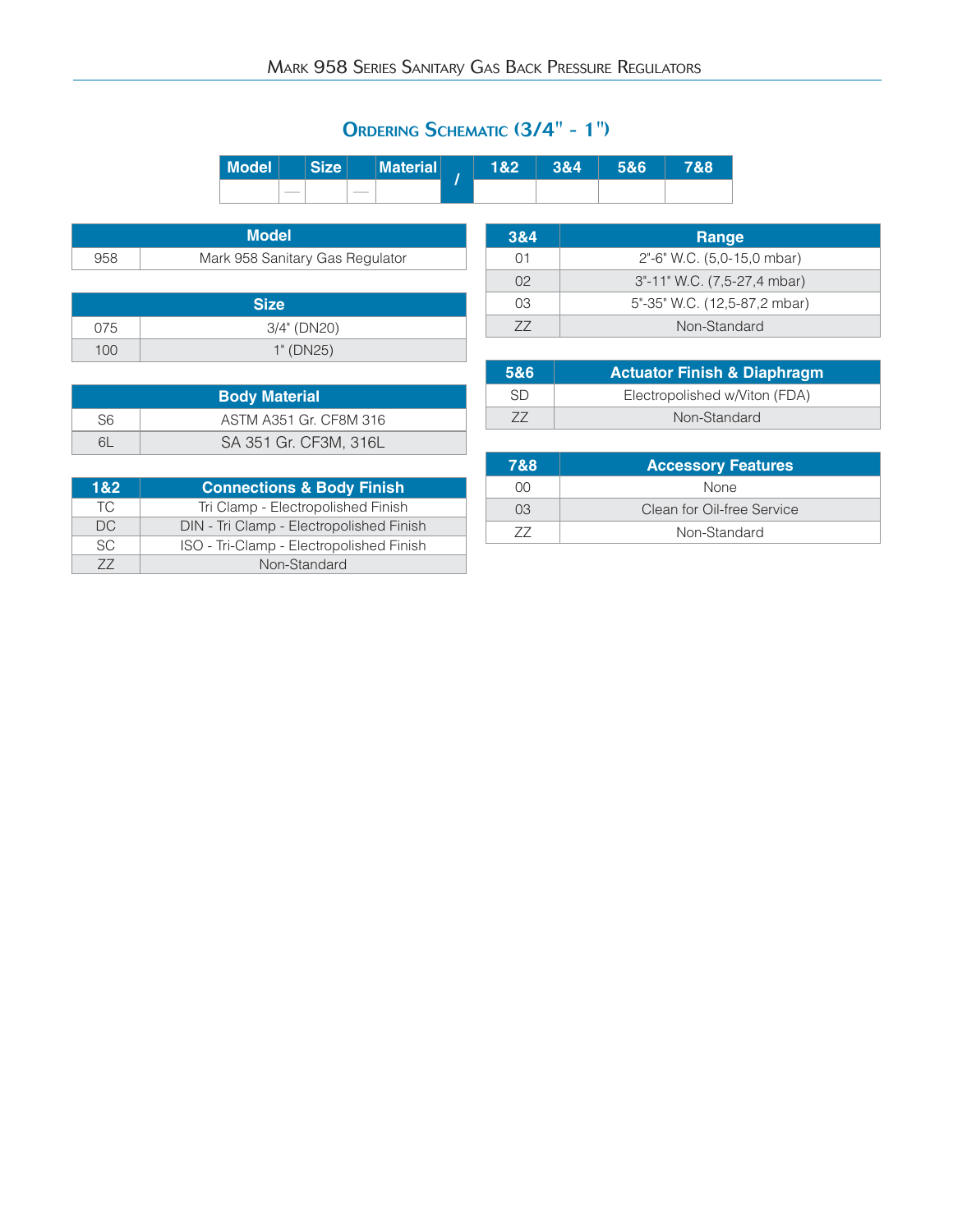### Mark 958 Series

### Sanitary Gas Regulator (1-1/2" – 2")

The 1-1/2" and 2" valves are for use on large tank blanketing applications or other low pressure gas applications. In a tank blanketing application, the Mark 958 is used to control the flow of the blanketing gas into the tank to maintain the proper positive pressure. Once the blanket has been established, a small flow of nitrogen is continually admitted to the tank to keep the blanket fresh. These valves are often used in conjunction with the Mark 958 back pressure gas regulator, used to vent gas from the tank to prevent blanketing pressure from rising to a level that could damage the tank.

The Mark 958 comes standard with an extra large diaphragm to give set point control as low as 2.0" W.C. (4,98 mbar). In addition, the "S" pattern body design allows for high flow capacity and bubble tight shutoff.

### **SPECIFICATIONS**

**Line Sizes:** 1-1/2" (DN40), 2" (DN50)

### **End Connections**

- Tri-clamp ISO, DIN, or ASME BPE
- Flanged 150#, 300#, Sanitary
- Others upon request

### **Materials**

- Body: Stainless Steel SA351 Gr. CF8M 316SS
- Trim: 316/316L Stainless Steel
- Seat: 316/316L Stainless Steel with Viton (FDA)
- Diaphragm: Viton (FDA)

**Surface finish:** Internal and external cast body components are 130 Ra µin (3,30 Ra µm) minimum after electropolishing. Electropolishing is standard.

### **Shutoff:** ANSI Class VI

### **Ranges:**

- 2 to 5 inches w.c. (4,98 to 12,5 mbar)
- 4 to 8 inches w.c. (9,96 to 19,93 mbar)
- 8 to 28 inches w.c. (19,93 to 69,75 mbar)
- 10 to 17 inches w.c. (24,91 to 42,35 mbar)
- 14 to 28 inches w.c. (34,87 to 69,75 mbar)
- 0.75 to 1 psi (51,71 to 68,95 mbar)
- 1 to 2 psi (68,95 to 137,90 mbar)
- 1.5 to 3 psi (0,10 to 0,21 bar)
- 3 to 5 psi (0,21 to 0,34 bar)

### **Cv Rating:** 23 (20 Kv)

**Pressure Temperature Rating:** 25 psi @ 100°F (1,72 bar @ 27,8 °C), 25 psi @ 275°F (1,72 bar @ 135°C)

**Maximum Pressure Drop:** 25 psig (1,72 bar)

### **DIMENSIONS**



Flow

| <b>Valve</b> |                  | <b>Dimensions, Inches</b> |       |       |  |  |
|--------------|------------------|---------------------------|-------|-------|--|--|
| <b>Size</b>  | A                | в                         | С     | D     |  |  |
| $1 - 1/2"$   | 8.75             | 4.93                      | 12.32 | 15.00 |  |  |
| 2"           | 8.75             | 4.93                      | 12.32 | 15.00 |  |  |
|              |                  |                           |       |       |  |  |
| <b>Valve</b> |                  | <b>Dimensions, Inches</b> |       |       |  |  |
| <b>Size</b>  | $\blacktriangle$ | В                         | С     | D     |  |  |
| <b>DN40</b>  | 222,3            | 125,2                     | 312,9 | 381,0 |  |  |

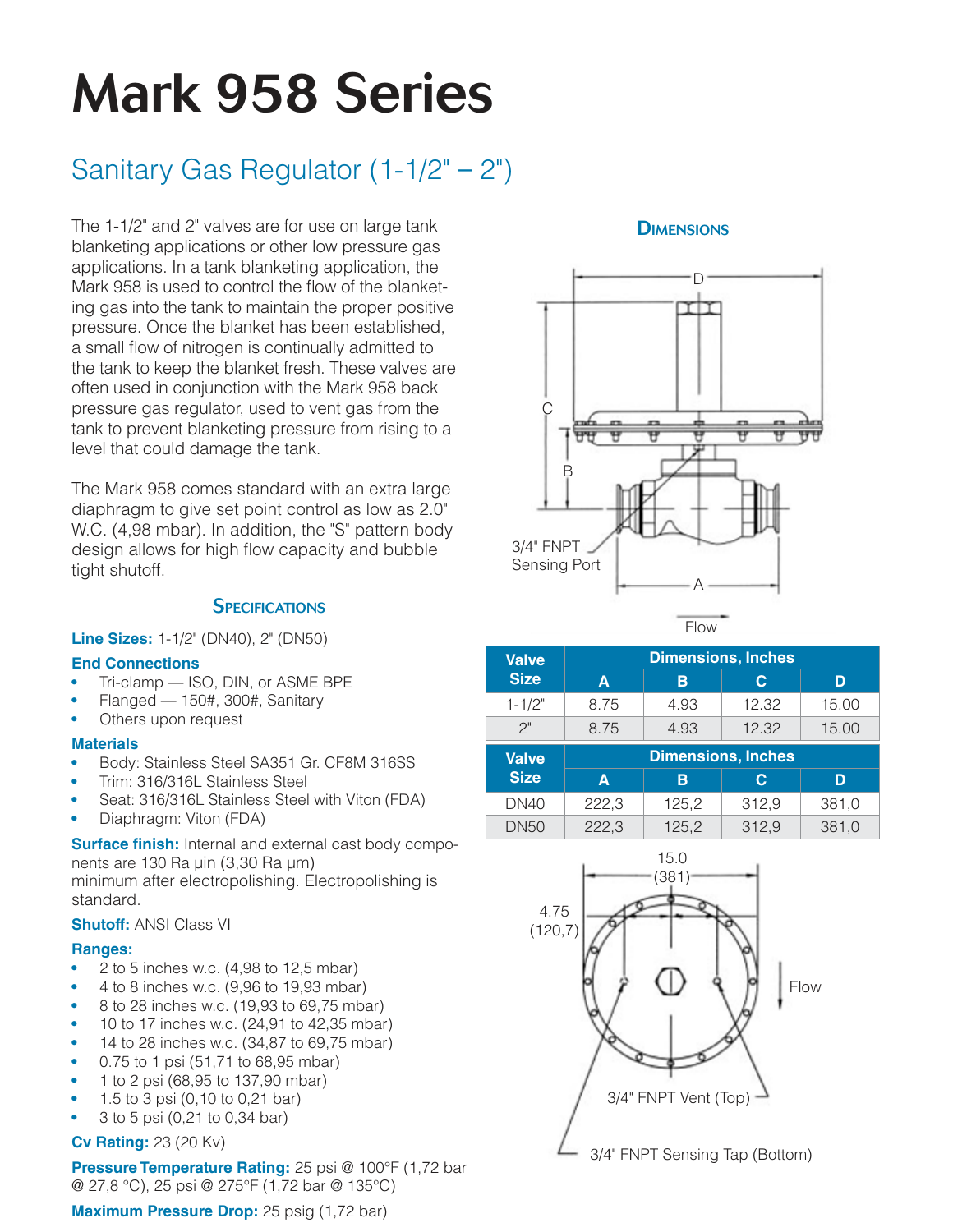### 1-1/2"SIZE FLOW CAPACITIES

|                    |             | Flow Rate @ Pressure Over Set Point (SCFH) |                       |                        |             |                     |                     |                |
|--------------------|-------------|--------------------------------------------|-----------------------|------------------------|-------------|---------------------|---------------------|----------------|
|                    |             | $2.0"$ WC                                  | $4"$ WC               | $8"$ WC                | $0.50$ psi  | 1 psi               | $2$ psi             | $3$ psi        |
| Range              | Set Point   | $(5,0$ mbar)                               | $(10,0 \text{ mbar})$ | $(19, 9 \text{ mbar})$ | $(0,7$ bar) | $(1,0 \text{ bar})$ | $(1,4 \text{ bar})$ | $(1,7$ bar)    |
| $2.0 - 5.0$ WC     | 3.0" WC     | 1496                                       | 2134                  | 2938                   | 4034        | 6291                | 9380                | 11980          |
| $5,0 - 12,5$ mbar  | $7,5$ mbar  | 42                                         | 60                    | 83                     | 114         | 178                 | 266                 | 339            |
|                    |             |                                            |                       |                        |             |                     |                     |                |
|                    | 5.0" WC     | 1886                                       | 2537                  | 3397                   | 4484        | 6297                | 9481                | 12202          |
| $4.0 - 8.0"$ WC    | 7.0" WC     | 1971                                       | 2828                  | 3642                   | 4612        | 6893                | 9565                | 12195          |
|                    | $12,5$ mbar | $\overline{53}$                            | 72                    | 96                     | 127         | 178                 | 268                 | 346            |
| 10,0 - $20,0$ mbar | $17,4$ mbar | $\overline{56}$                            | 80                    | 103                    | 131         | 195                 | 271                 | 345            |
|                    |             |                                            |                       |                        |             |                     |                     |                |
|                    | 10.0" WC    | 1786                                       | 3239                  | 4390                   | 5115        | 7115                | 10060               | 12646          |
| $8.0 - 28"$ WC     | 25.0" WC    | 1411                                       | 3683                  | 6098                   | 6989        | 8707                | 11444               | 13737          |
|                    | $24.9$ mbar | 51                                         | 92                    | 124                    | 145         | 201                 | 285                 | 358            |
| 20,0 - 70,0 mbar   | $62,3$ mbar | 40                                         | 104                   | 173                    | 198         | 247                 | 324                 | 389            |
|                    |             |                                            |                       |                        |             |                     |                     |                |
|                    | 12.0" WC    | 2014                                       | 3493                  | 4688                   | 5648        | 7199                | 10270               | 12889          |
| 10.0 - 17.0" WC    | 15.0" WC    | 2264                                       | 3977                  | 5262                   | 5907        | 7598                | 10445               | 13047          |
|                    | 28,9 mbar   | $\overline{57}$                            | 99                    | 133                    | 160         | 204                 | 291                 | 365            |
| 24,9 - 42,4 mbar   | 37,4 mbar   | 64                                         | 113                   | 149                    | 167         | 215                 | 296                 | 369            |
|                    |             |                                            |                       |                        |             |                     |                     |                |
|                    | 15.0" WC    | 1979                                       | 3451                  | 5056                   | 5949        | 7555                | 10611               | 13169          |
| 14.0 - 28.0" WC    | 25.0" WC    | 1858                                       | 3716                  | 5916                   | 7107        | 8662                | 11535               | 13807          |
|                    | 37,4 mbar   | $\overline{56}$                            | 98                    | 143                    | 168         | 214                 | 300                 | 373            |
| 34,9 - 70,0 mbar   | $62,3$ mbar | $\overline{53}$                            | 105                   | 168                    | 201         | 245                 | $\overline{327}$    | 391            |
|                    |             |                                            |                       |                        |             |                     |                     |                |
|                    | $0.75$ psi  |                                            | 3498                  | 5525                   | 6479        | 8316                | 11153               | 13788          |
| $0.75 - 1$ psi     | 1 psi       |                                            | 2951                  | 5824                   | 7370        | 9011                | 11736               | 15160          |
|                    | $51,7$ mbar |                                            | 99                    | 156                    | 183         | 235                 | 316                 | 390            |
| 51,7 - 69,0 mbar   |             |                                            | 84                    | 165                    | 209         | 255                 | 332                 | 429            |
|                    | 68,8 mbar   |                                            |                       |                        |             |                     |                     |                |
|                    |             |                                            |                       |                        |             |                     |                     |                |
| $1 - 2$ psi        | $1.5$ psi   |                                            |                       | 5310                   | 8443        | 10312               | 12812               | 16120<br>17024 |
|                    | $2.0$ psi   |                                            |                       | 5568                   | 8960        | 11444               | 13941               |                |
| 69,0 - 137,9 mbar  | $0,10$ bar  |                                            |                       | 150                    | 239         | 292                 | 363                 | 456            |
|                    | $0,14$ bar  |                                            |                       | 158                    | 254         | 324                 | 395                 | 482            |
|                    |             |                                            |                       |                        |             |                     |                     |                |
| $1.5 - 3$ psi      | $2.0$ psi   |                                            |                       |                        | 8295        | 11568               | 13835               | 17046          |
|                    | 3.0 psi     |                                            |                       |                        | 8463        | 13218               | 16575               | 18756          |
| $0.10 - 0.21$ bar  | $0,14$ bar  |                                            |                       |                        | 235         | 328                 | 392                 | 483            |
|                    | $0,21$ bar  |                                            |                       |                        | 240         | 374                 | 469                 | 531            |
|                    |             |                                            |                       |                        |             |                     |                     |                |
| $3 - 5$ psi        | $3.5$ psi   |                                            |                       |                        | 6208        | 12356               | 16925               | 19025          |
|                    | $5.0$ psi   |                                            |                       |                        | 5655        | 11412               | 18093               | 20658          |
| $0,21 - 0,34$ mbar | $0,24$ bar  |                                            |                       |                        | 176         | 350                 | 479                 | 539            |
|                    | $0,34$ bar  |                                            |                       |                        | 160         | 323                 | 512                 | 585            |

Nitrogen at 0.97 s.g. in scfh and Nm<sup>3</sup> /hr Operation in shaded areas not recommended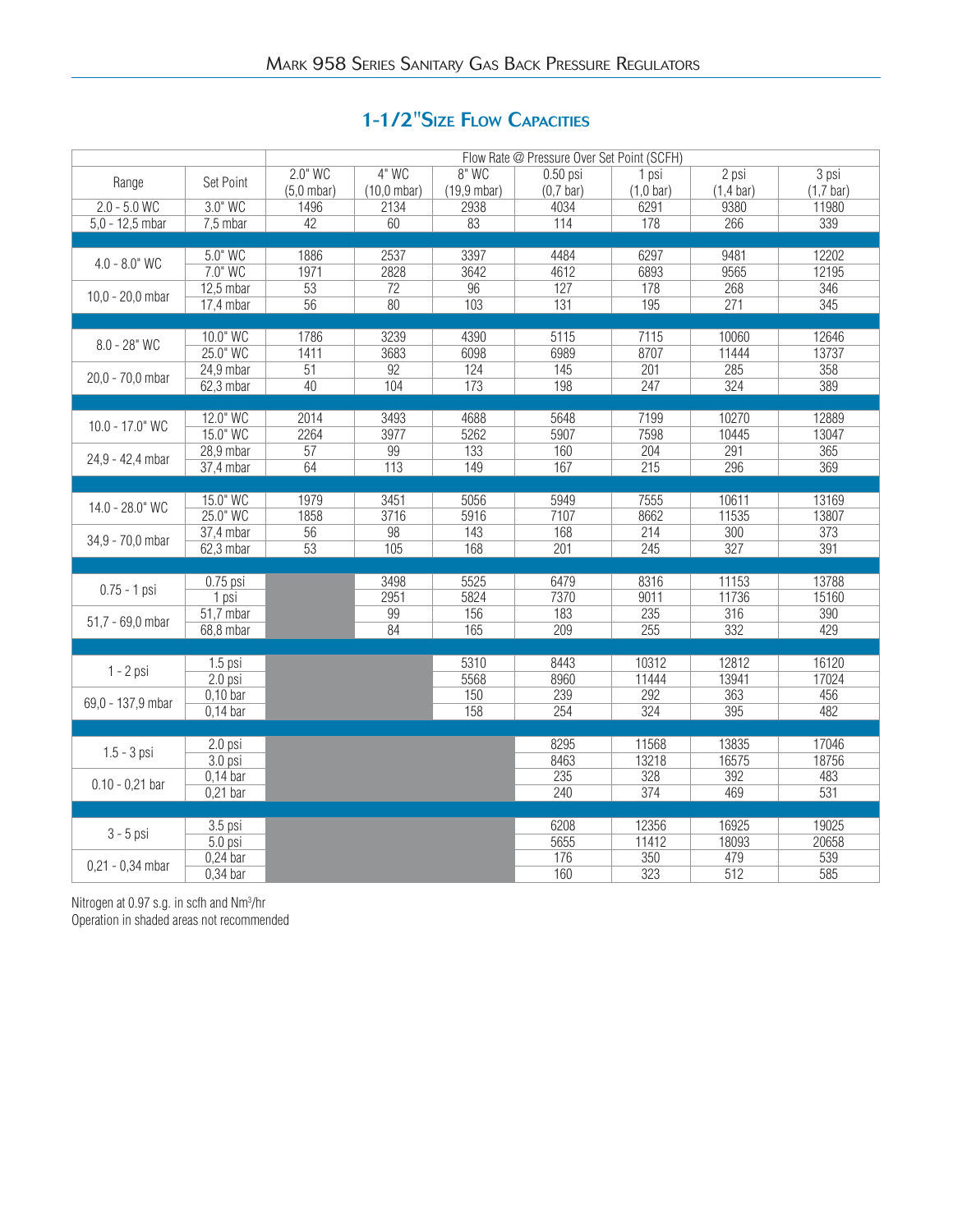### 2" SIZE FLOW CAPACITIES

|                    |             | Flow Rate @ Pressure Over Set Point (SCFH) |                       |                       |             |                     |                     |                  |
|--------------------|-------------|--------------------------------------------|-----------------------|-----------------------|-------------|---------------------|---------------------|------------------|
|                    |             | $2.0"$ WC                                  | $4"$ WC               | 8" WC                 | $0.50$ psi  | 1 psi               | $2$ psi             | $3$ psi          |
| Range              | Set Point   | $(5,0$ mbar)                               | $(10,0 \text{ mbar})$ | $(19,9 \text{ mbar})$ | $(0,7$ bar) | $(1,0 \text{ bar})$ | $(1,4 \text{ bar})$ | $(1,7$ bar)      |
| $2.0 - 5.0$ WC     | 3.0" WC     | 1663                                       | 2371                  | 3264                  | 4482        | 6990                | 10422               | 13311            |
| $5,0 - 12,5$ mbar  | 7,5 mbar    | 47                                         | 67                    | 92                    | 127         | 198                 | 295                 | $\overline{377}$ |
|                    |             |                                            |                       |                       |             |                     |                     |                  |
|                    | 5.0" WC     | 2095                                       | 2819                  | 3775                  | 4982        | 6997                | 10535               | 13558            |
| $4.0 - 8.0"$ WC    | 7.0" WC     | 2190                                       | 3142                  | 4047                  | 5125        | 7659                | 10628               | 13550            |
|                    | $12,5$ mbar | 59                                         | 80                    | 107                   | 141         | 198                 | 298                 | 384              |
| 10,0 - $20,0$ mbar | 17,4 mbar   | 62                                         | 89                    | 115                   | 145         | 217                 | 301                 | 384              |
|                    |             |                                            |                       |                       |             |                     |                     |                  |
|                    | 10.0" WC    | 1984                                       | 3599                  | 4878                  | 5684        | 7905                | 11178               | 14052            |
| $8.0 - 28"$ WC     | 25.0" WC    | 1568                                       | 4092                  | 6776                  | 7765        | 9675                | 12716               | 15263            |
|                    | $24.9$ mbar | 56                                         | 102                   | 138                   | 161         | 224                 | $\overline{317}$    | 398              |
| 20,0 - 70,0 mbar   | $62,3$ mbar | 44                                         | 116                   | 192                   | 220         | 274                 | 360                 | 432              |
|                    |             |                                            |                       |                       |             |                     |                     |                  |
|                    | 12.0" WC    | 2238                                       | 3882                  | 5209                  | 6276        | 7999                | 11411               | 14321            |
| 10.0 - 17.0" WC    | 15.0" WC    | 2515                                       | 4419                  | 5847                  | 6563        | 8442                | 11606               | 14497            |
|                    | 28,9 mbar   | 63                                         | 110                   | 148                   | 178         | $\overline{227}$    | 323                 | 406              |
| 24,9 - 42,4 mbar   | 37,4 mbar   | 71                                         | 125                   | 166                   | 186         | 239                 | 329                 | 411              |
|                    |             |                                            |                       |                       |             |                     |                     |                  |
|                    | 15.0" WC    | 2199                                       | 3834                  | 5617                  | 6610        | 8395                | 11790               | 14632            |
| 14.0 - 28.0" WC    | 25.0" WC    | 2064                                       | 4128                  | 6573                  | 7896        | 9625                | 12817               | 15342            |
|                    | $37,4$ mbar | 62                                         | 109                   | 159                   | 187         | 238                 | 334                 | 414              |
| 34,9 - 70,0 mbar   | $62,3$ mbar | $\overline{58}$                            | 117                   | 186                   | 224         | 273                 | 363                 | 434              |
|                    |             |                                            |                       |                       |             |                     |                     |                  |
|                    | $0.75$ psi  |                                            | 3887                  | 6139                  | 7199        | 9240                | 12392               | 15320            |
| $0.75 - 1$ psi     |             |                                            | 3279                  | 6471                  | 8189        | 10012               | 13040               | 16845            |
|                    | 1 psi       |                                            |                       |                       | 204         | 262                 | 351                 |                  |
| 51,7 - 69,0 mbar   | 51,7 mbar   |                                            | 110                   | 174                   |             |                     |                     | 434              |
|                    | 68,8 mbar   |                                            | 93                    | 183                   | 232         | 284                 | 369                 | 477              |
|                    |             |                                            |                       |                       | 9381        |                     |                     | 17911            |
| $1 - 2$ psi        | $1.5$ psi   |                                            |                       | 5900                  |             | 11457<br>12716      | 14235<br>15490      | 18916            |
|                    | $2.0$ psi   |                                            |                       | 6186                  | 9956        |                     |                     |                  |
| 69,0 - 137,9 mbar  | $0,10$ bar  |                                            |                       | 167                   | 266         | 324                 | 403                 | 507              |
|                    | $0,14$ bar  |                                            |                       | 175                   | 282         | 360                 | 439                 | 536              |
|                    |             |                                            |                       |                       |             |                     |                     |                  |
| $1.5 - 3$ psi      | 2.0 psi     |                                            |                       |                       | 9216        | 12853               | 15372               | 18940            |
|                    | 3.0 psi     |                                            |                       |                       | 9403        | 14687               | 18416               | 20840            |
| $0.10 - 0.21$ bar  | $0,14$ bar  |                                            |                       |                       | 261         | 364                 | 435                 | 536              |
|                    | $0,21$ bar  |                                            |                       |                       | 266         | 416                 | 521                 | 590              |
|                    |             |                                            |                       |                       |             |                     |                     |                  |
| $3 - 5$ psi        | 3.5 psi     |                                            |                       |                       | 6898        | 13728               | 18806               | 21138            |
|                    | $5.0$ psi   |                                            |                       |                       | 6283        | 12680               | 20103               | 22953            |
| $0,21 - 0,34$ mbar | $0,24$ bar  |                                            |                       |                       | 195         | 389                 | 533                 | 599              |
|                    | $0,34$ bar  |                                            |                       |                       | 178         | 359                 | 569                 | 650              |

Nitrogen at 0.97 s.g. in scfh and Nm<sup>3</sup> /hr Operation in shaded areas not recommended